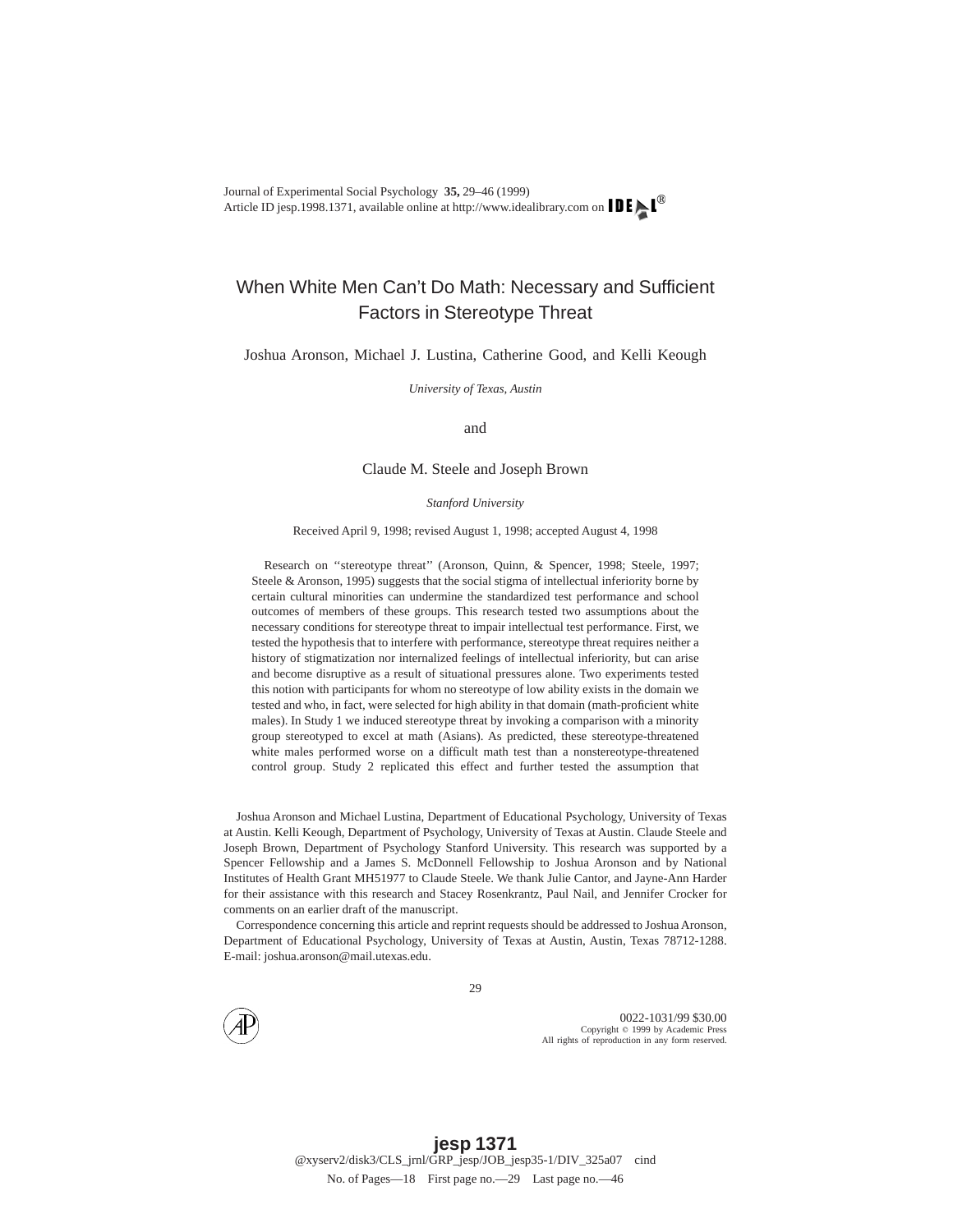stereotype threat is in part mediated by domain identification and, therefore, most likely to undermine the performances of individuals who are highly identified with the domain being tested. The results are discussed in terms of their implications for the development of stereotype threat theory as well as for standardized testing.  $\circ$  1999 Academic Press

One's reputation, whether false or true, cannot be hammered, hammered, hammered into one's head without doing something to one's character.

—Allport (1954, p. 142)

For some reason I didn't score well on tests. Maybe I was just nervous. There's a lot of pressure on you, knowing that if you fail, you fail your race.

—Rodney Ellis, African–American State Senator (Texas) in a 1997 interview

Members of stereotyped groups often feel extra pressure in situations where their behavior can confirm the negative reputation that their group lacks a valued ability (see Aronson, Quinn, & Spencer, 1998b); Steele, 1997, for reviews). We call this pressure ''stereotype threat'' and argue that in the short term, it can undermine the intellectual performance of virtually anyone whose group is targeted by stereotypes alleging a lack of intellectual ability in some domain (Steele & Aronson, 1995). We have also argued that stereotype threat can prompt a long-term defense against the chronic exposure to ability impugning stereotypes and the low performance that it can provoke—a disengagement or ''disidentification'' from the threatened domain, a dropping of the domain as a basis of self-esteem (see Steele, 1992, 1997; Steele & Aronson, 1995). The current research focuses on the short-term effects of stereotype threat in an effort to better understand the conditions under which stereotypes impugning intellectual ability are likely to interfere with intellectual test performance.

Empirical support for our contention that stereotype threat can affect the member of nearly any stereotyped social group is now abundant. Steele and Aronson (1995) found, for example, that African–American college students were dramatically affected by stereotype threat conditions; they performed significantly worse than whites on a standardized test when the test was presented as a diagnosis of their intellectual abilities, but about as well as whites when the same test was presented as a nonevaluative problem solving task. When the test was framed as diagnostic, Steele and Aronson hypothesized, the possibility of confirming the well-known stereotype of African–American intellectual inferiority became salient, and thus disruptive. A number of studies have found that women, too, perform less well when the societal stereotype that they face—low math ability—is made relevant by experimental instructions (Aronson, Good, & Harder, 1998a; Shih, Pitinski, & Ambady, in press; Spencer, Steele, & Quinn, 1999). Aronson and Salinas (1997) have found virtually the same results with Latino students, who also face the stereotype that their group lacks scholastic ability, as have Croizet and Claire (1998) in a study involving participants of low socioeconomic status. Finally, Levy (1996) has demonstrated how the cognitive functioning of elderly individuals can be disrupted by stereotype threat. When the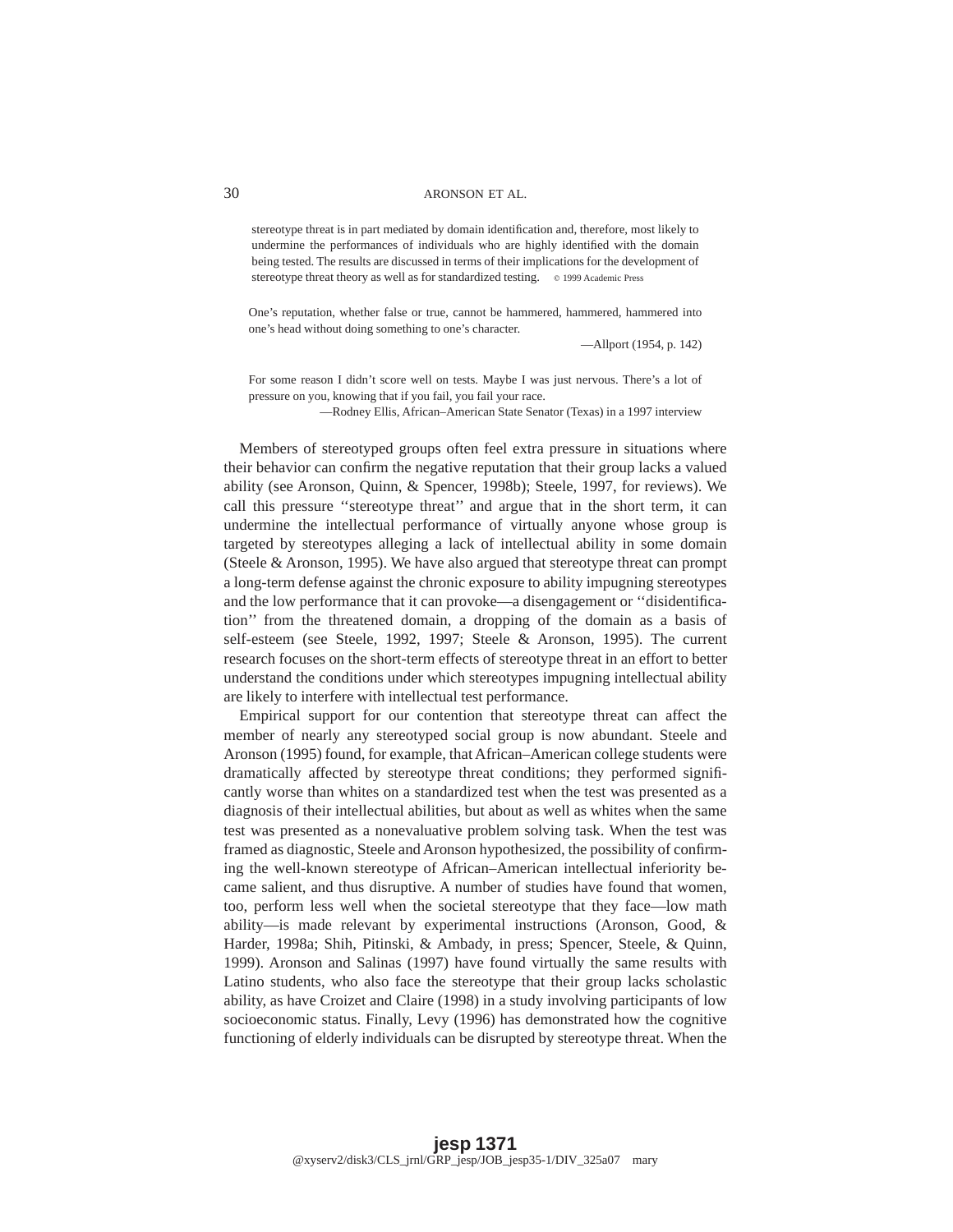elderly participants in her study were subtly primed with the stereotype regarding old age and senility, they performed worse on a test of short-term memory than when they were primed with the more positive "old-people-are-wise" stereotype instead.

That intellectual performance can be spoiled by conditions that make ability stereotypes relevant and improved by conditions that nullify them, and that this occurs across a range of social groups certainly encourages a situationist—or at least person–situation *interactionist*—explanation for the academic underperformance of stereotyped groups (Steele, 1997; Steele & Aronson, 1995). Our analysis, we believe, provides a more hopeful alternative to the standard accounts of minority underachievement, which cite such intractables as poverty (e.g., Bereiter & Engleman, 1966; White, 1982), genetic differences in intelligence (e.g., Benbow & Stanley, 1980; Herrnstein & Murray, 1994; Jensen, 1980), or cultural and societal barriers to skill acquisition (e.g., Hunt, 1969).

## SITUATIONAL PRESSURE OR INTERNALIZED INFERIORITY?

But an important question remains. Must individuals belong to a minority group—or be chronically targeted by stereotypes—in order to experience stereotype threat and suffer its effects? Undoubtedly, the degree to which a person is exposed to stereotypes about his or her group breeds an awareness of stigma, and such ''stigma-consciousness'' has been linked with individual differences in responses to stereotype threat (e.g., Lustina & Aronson, 1998; Pinel, in press). Nonetheless, a stigmatized identity may not be necessary to suffer its effects because, in theory, stereotype threat derives its power from a motive common to all individuals, regardless of their race, gender, socioeconomic status, age, and so on—the motive to sustain a self-image of goodness or competence and of being able to secure important outcomes (e.g., Steele, 1988). This motive dramatically influences behavior in performance contexts, where people have been shown to do what they can to make themselves feel that their prospects are good and to project this image of competence to others (e.g., Jones, 1989). This is best accomplished, of course, by performing well, but even when performance is not optimal, individuals enjoy numerous ways of appearing competent or at least appearing not to care (Steele, 1992; Major & Schmader, 1998).

Stereotype threat arises when these performance motives are jeopardized by the awareness of an ability-impugning stereotype in a situation where that stereotype can be confirmed by low performance. Thus, because most people are motivated to feel and to appear competent, nearly anyone, we believe, can experience the pressure of stereotype threat in some situation and thus suffer the short-term consequence of impaired intellectual performance (Crocker, Major, & Steele, 1997).

By showing how subtle situational factors can dramatically affect the performance of minority students, the existing stereotype threat studies make a strong case for the environmental basis of their underperformance. Still, the current body of evidence does not rule out a plausible nonsituational explanation. Specifically,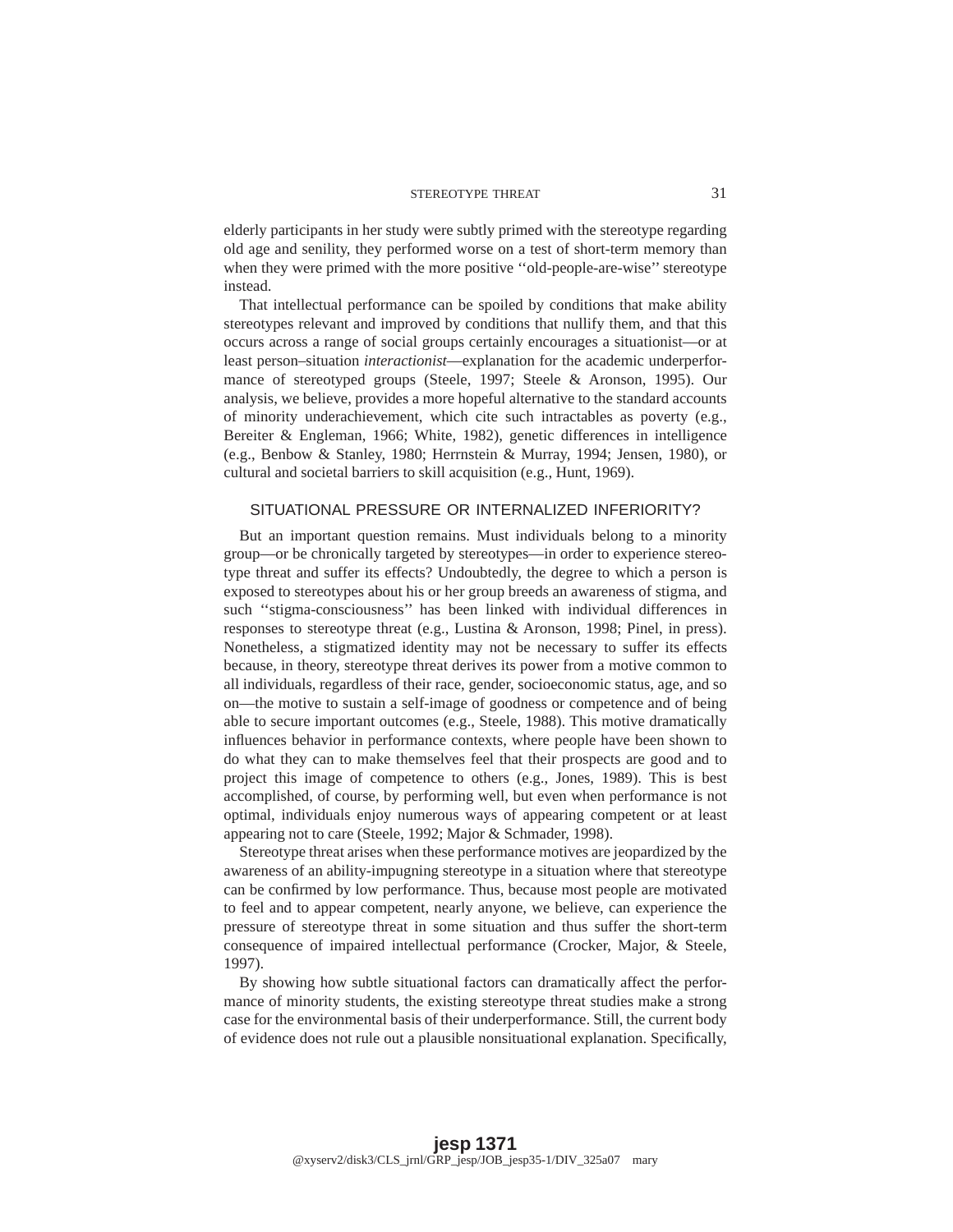there remains the possibility that there is something special about being Black, Latino, a woman, poor, or old that made these test takers underperform when confronted with stereotypes about their group. Could the performance debilitating effect of stereotypes conceivably depend upon long-term exposure to devaluing stereotypes, real feelings of inferiority that have been ''hammered into one's head'' by persistent stigmatizing conditions? Various theorists have endorsed such a view, arguing that stigmatizing treatment can result in a stigmatized personality (e.g., Cooley, 1956; Mead, 1934). Indeed, the social scientists whose opinions served as a linchpin in the 1954 Supreme Court case that ended racial segregation in the schools (Brown v. Board of Education) saw internalized inferiority as a necessary consequence of prejudicial treatment (Allport, 1954; Cook, 1979; Gerard, 1983).

Applied to the results of the stereotype threat research, the internalized inferiority interpretation would suggest that in all of these studies, the testing situation merely brings to the surface deep-seated feelings of inferiority or low expectations that have become an unchanging part of the individual whose exposure to devaluing stereotypes has left inferiority as a permanent mark (e.g., Howard & Hammond, 1985; S. Steele, 1990). Thus, although research has shown that stereotypes can undermine the performance of ability-stigmatized groups like African–Americans, Latinos, and women, it is not clear whether belonging to a minority group is a necessary or merely sufficient factor in this underperformance.

# THE PRESENT HYPOTHESIS

The present research, then, was aimed at testing the situationist hypothesis of stereotype threat phenomena. Specifically, we put to the test our contention that virtually anyone could be made to underperform on a difficult intellectual test if they were exposed to a stereotype that predicted underperformance for their group. In both Studies 1 and 2 we examined the intellectual test performance of the social group we deemed most unlikely to have internalized stereotype-based feelings of intellectual inferiority—white males selected on the basis of their high abilities. If these highly skilled majority-group members could be threatened by a stereotype alleging their relative inferiority, then it seems reasonable to assume that ingrained feelings of inferiority need not be involved in stereotype threat. In Study 2 we sought to replicate this effect, while at the same time testing a second assumption about the short-term effects of stereotype threat—that to underperform as a result of activating a stereotype alleging low ability, the individual must be self-invested in the ability domain being tested.

## STUDY 1

#### *Overview*

White males with high scores on the mathematics section of the Scholastic Aptitude Test (SAT) took a very challenging math test. In one condition of this experiment we explicitly confronted them (before the test) with the stereotype that Asian students outperform Caucasian students in mathematical domains. In a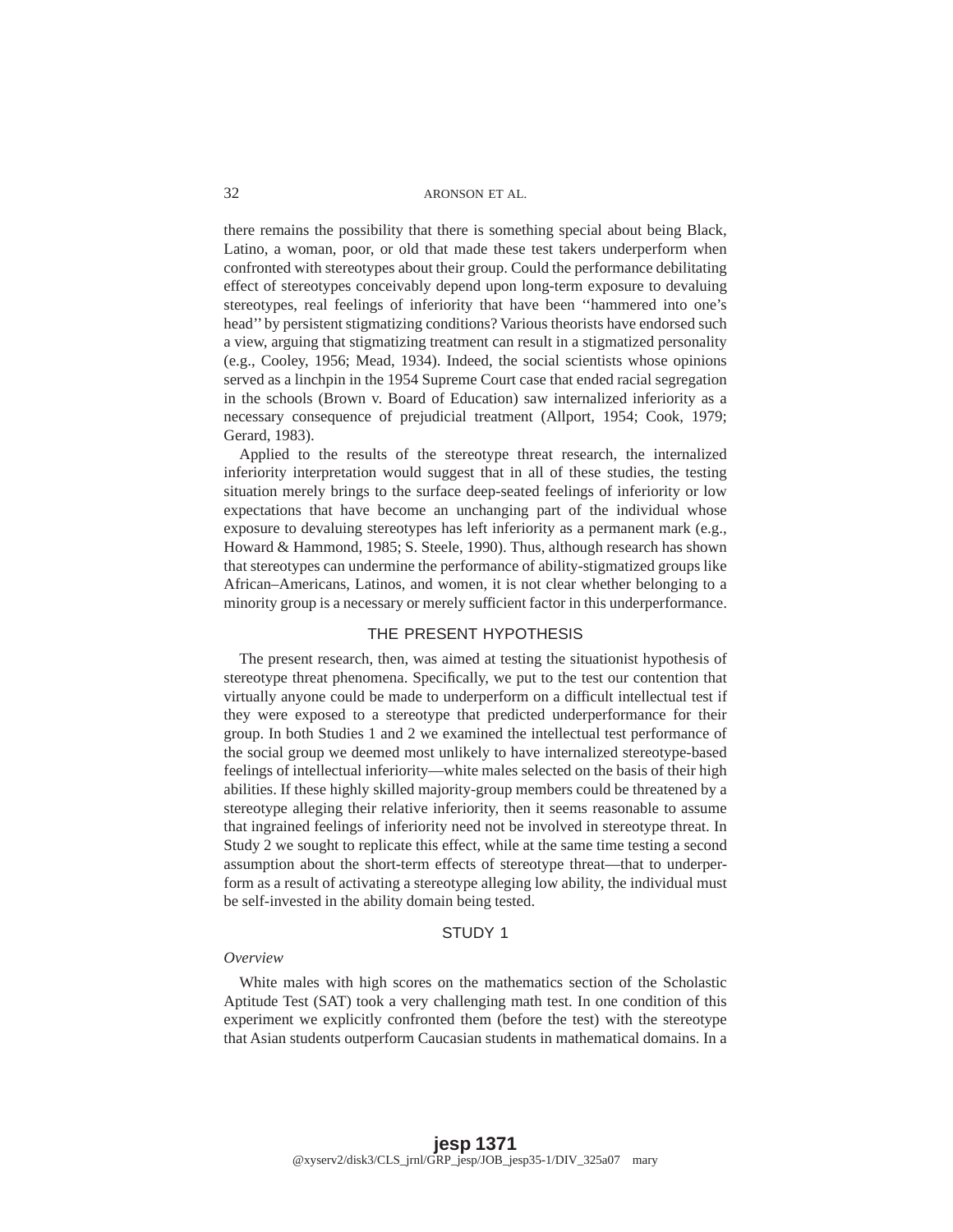control condition no mention of the stereotype was made. The general prediction was that, compared to those not explicitly reminded of the Asian stereotype (control condition), the stereotype threatened test takers would perform less well.<sup>1</sup>

## *Participants*

Potential participants, drawn from the Stanford University student body, completed a questionnaire designed to identify students with strong math skills and who attached at least a moderate degree of importance to these skills. Students were eligible for the study if they: (1) indicated that their ethnicity or race was white/Caucasian or Jewish; (2) responded that they were neutral about, agreed with, or strongly agreed with the following two statements: ''Math is important to me'' and ''I am good at math''; and, (3) scored 610 or above (of a possible 800) on the math section of the SAT. The average math SAT score of the participants was  $712.17$  (*SD* = 60.6), and the scores ranged from 610 to 800. Twenty-three qualifying male undergraduates participated in this study for pay or for course credit.

## *Materials and Procedure*

Participants were greeted individually by a white female experimenter who explained that the study she was conducting had to do with differences in math ability. Those participants who were randomly assigned to the stereotype condition  $(n = 12)$  were given 2 min to skim over a packet of articles about the phenomenal math achievement of Asians and were told that the study was specifically concerned with understanding why Asians appear to outperform other students on tests of math ability. Taken from national newspapers and prominent journals, these articles emphasized a ''growing gap in academic performance between Asian and white students.''The rationale of the experiment, coupled with the articles, we reasoned, would accomplish two things—make the participants feel targeted by a stereotype relevant to their math ability and give some plausibility to the stereotype. The titles strongly suggested that Asians are better at math than Caucasians, though they offered no explanation for the superiority.

At the end of the 2-min interval, the participants in the stereotype condition were further told that there seems to be a growing discrepancy between the academic performance of Asians and whites. ''In math,'' they were told, ''it seems

<sup>1</sup> This study actually included two additional stereotype threat conditions in which we coupled the Asian Stereotype manipulation with some additional information we thought might moderate the effect of the stereotype on performance. In one condition, we attempted to nullify the stereotype by suggesting that the test at hand was not known to reveal ethnic differences in the past; in the other, we attempted to magnify the effect by presenting the test as having revealed them in the past (see Specer, Steele, & Quinn, this issue). The performance results of these conditions were identical to those of the condition in which only the stereotype was presented. Why these additional statements failed to moderate the effect is unclear, but we suspect the reason may be that the manipulation of stereotype threat (i.e., the news articles) may have been too vivid and powerful to have been modified much by the addition of the more pallid verbal instructions. Because these conditions are not relevant to the central question posed by this study, they will not be further discussed.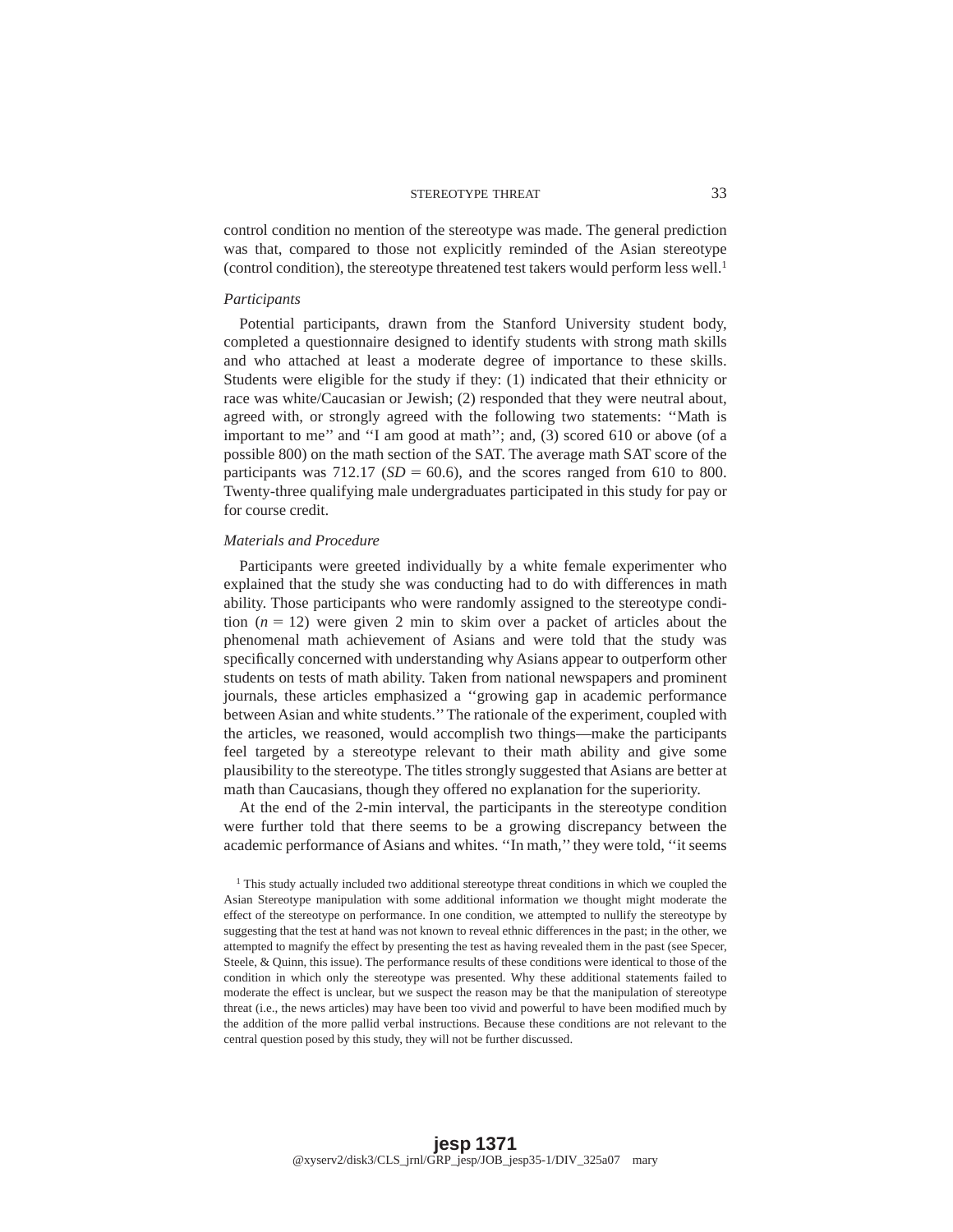to be the case that Asians outperform whites.'' The experimenter then implied that research findings are inconclusive and that the purpose of the study was to learn more about the nature and scope of these differences. Participants assigned to the "control" condition  $(n = 11)$  did not read the articles or hear any mention of Asian–white ability differences; they were told only that the test was a measure of their math ability.

The participants were then given 20 min to take the test, which was administered on a computer. The test was composed of 18 questions derived from the Graduate Record Examination (GRE) mathematics subject test. The computer tracked the time each participant spent on each of the questions and recorded the participant's answers.

At the end of the 20-min time period, participants first completed a measure of state anxiety, a modified form of the state form of the State-Trait Anxiety Inventory (Spielberger, Gorsuch, & Lushene, 1970). They then completed a questionnaire that asked how much effort they expended on the task, how difficult they found the problems, how much pressure they felt, how much confidence they had in their answers, and how many problems they thought they had solved correctly. The participants were then fully debriefed and compensated for their participation.

#### *Results and Discussion*

*Test performance.* The measure of test performance was simply the number of items correctly solved, which we submitted to a one-way analysis of variance (ANOVA). The results revealed the predicted effect of stereotype threat on test performance,  $F(1, 21) = 5.51$ ,  $p < .01$ .<sup>2</sup> Participants solved fewer of the items in the stereotype threat condition ( $\dot{M} = 6.55$ ) than in the control condition ( $M = 9.58$ ).

*Follow-up questionnaire.* What processes mediated the underperformance? No condition differences were found on measures of anxiety, time spent on items, or the self-reported difficulty of the items (All *p*'s n.s.). But, the stereotype threat group did report expending more effort on the problems ( $p < .05$ ), suggesting that the stereotype may have boosted their motivation, not undermined it. Thus, the underperformance could stem from trying too hard, rather than not hard enough. This finding is consistent with the analysis provided by Steele and Aronson (1995), who concluded that withdrawal of effort was not the cause of the underperformance of the African–American students in their studies. However, an analysis of covariance (ANCOVA) performed on participants test scores failed to support this reasoning; the difference between means is unchanged when we correct for self-reported effort. Thus, as in many studies of stereotype threat, the mediator between stereotype threat and performance is unclear.

The performance results are nonetheless quite supportive of our general hypothesis that making salient the Asian stereotype would depress the perfor-

<sup>&</sup>lt;sup>2</sup> An analysis of covariance with participants' quantitative SAT scores used as the covariate was also performed, yielding the same significant pattern of results.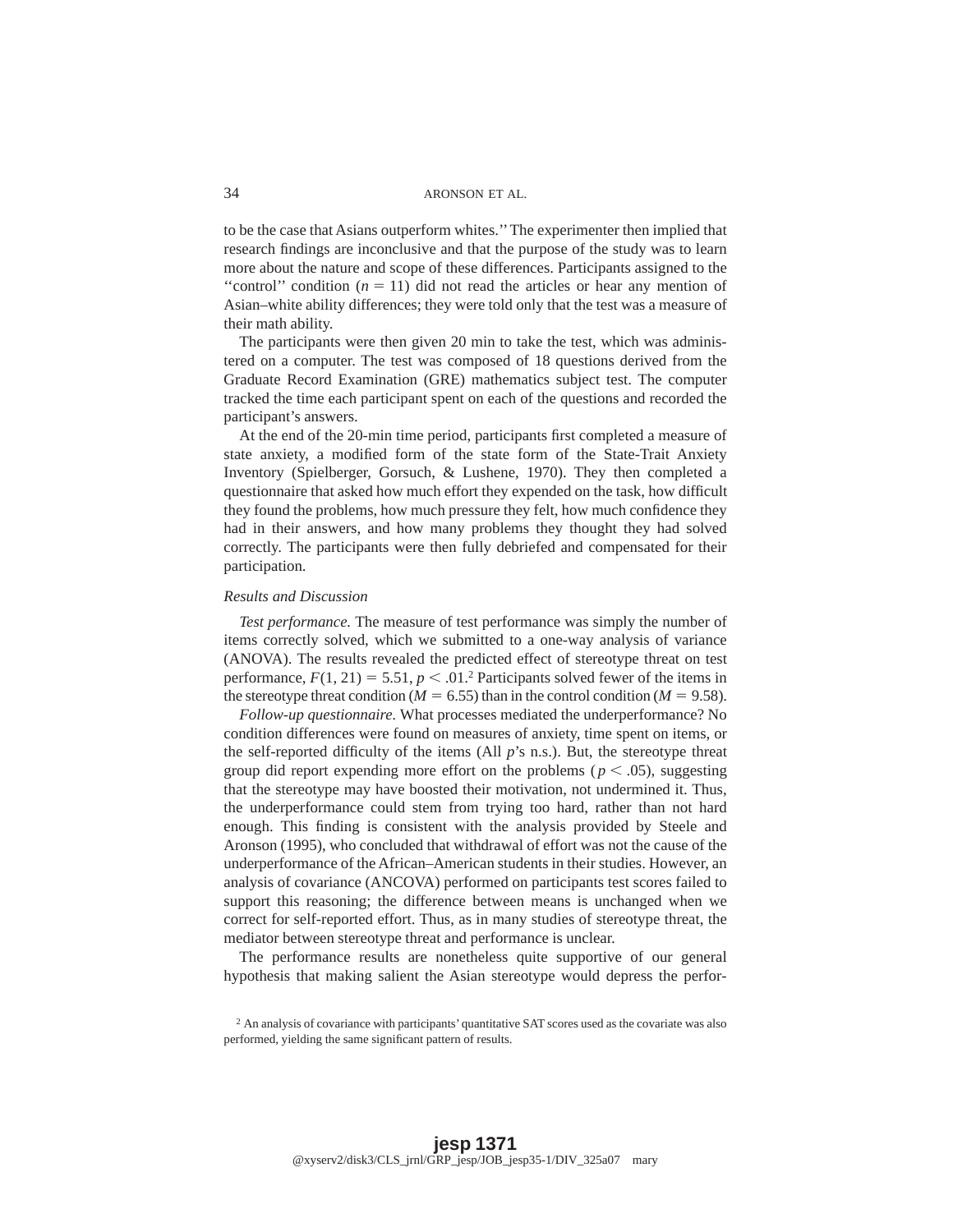mance of a group of nonstereotyped, high ability students. Thus, contrary to the prediction derived from the internalized inferiority view of group differences in performance (e.g., Allport, 1954; Howard & Hammond, 1985; S. Steele, 1990), stereotype-related underperformance does not appear to require the existence of doubts drummed in by chronically stigmatizing conditions or by minority status. Study 2 was undertaken to replicate this effect, but also to examine a proposition about what *is* required to induce stereotype threat.

## STUDY 2

As we have noted elsewhere (Aronson et al., 1998b; Steele, 1997) our formulation has assumed from the outset that stereotype threat will have little if any effect on individuals who are not identified with the ability domain in question. To be threatened by the self-evaluative implications of a stereotype that alleges low ability of some kind, a person probably needs to either care about having the ability or at least care about the social consequences of being seen as lacking the ability (Brunstein & Gollwitzer, 1996; Steele, 1992, 1997). Thus, in an attempt to find evidence of stereotype threat we have selected students, at least in part, on the basis of their identification with some skill. Although internal analyses of past experiments and pilot studies suggest that stereotype threat has little effect on the unidentified (see Steele, 1997), no research has been conducted that examines domain identification as a factor independent of ability and confidence in that domain. Thus, no satisfactory test of our reasoning exists.

Directly examining the role of identification in stereotype threat processes is important for at least two reasons. First, it may help in making more accurate predictions about which individuals will be likely to most accutely experience stereotype threat, as well as the settings in which they will be at risk. Second, demonstrating the link between domain identification and the experience of stereotype threat will inform and strengthen our reasoning about the longer term self-protective consequences of stereotype threat on the identification process. Specifically, we (Aronson et al., 1998b; Steele, 1992, 1997; Steele & Aronson, 1995) have argued that to protect oneself against the chronic experience of stereotype threat in an academic domain, individuals *disidentify* with the domain, often with serious consequences for their motivation and achievement. In line with this reasoning, there is increasing evidence that ability-stigmatized groups (e.g., African–Americans) are more prone than their nonstigmatized counterparts to disidentify from academics (Aronson & Fried, submitted for publication; Major et al., 1997; Osbourne, 1995). Yet the link between this identification and stereotype threat is unclear. This reasoning would be much strengthened by finding that it is those most identified with a particular academic domain who are most prone to vulnerability to stereotypes alleging limited prospects therein.

Study 2 directly tested this hypothesis by conceptually replicating the previous study with the additional subject factor of students' degree of identification with mathematics. The prediction was straightforward: stereotype threat should be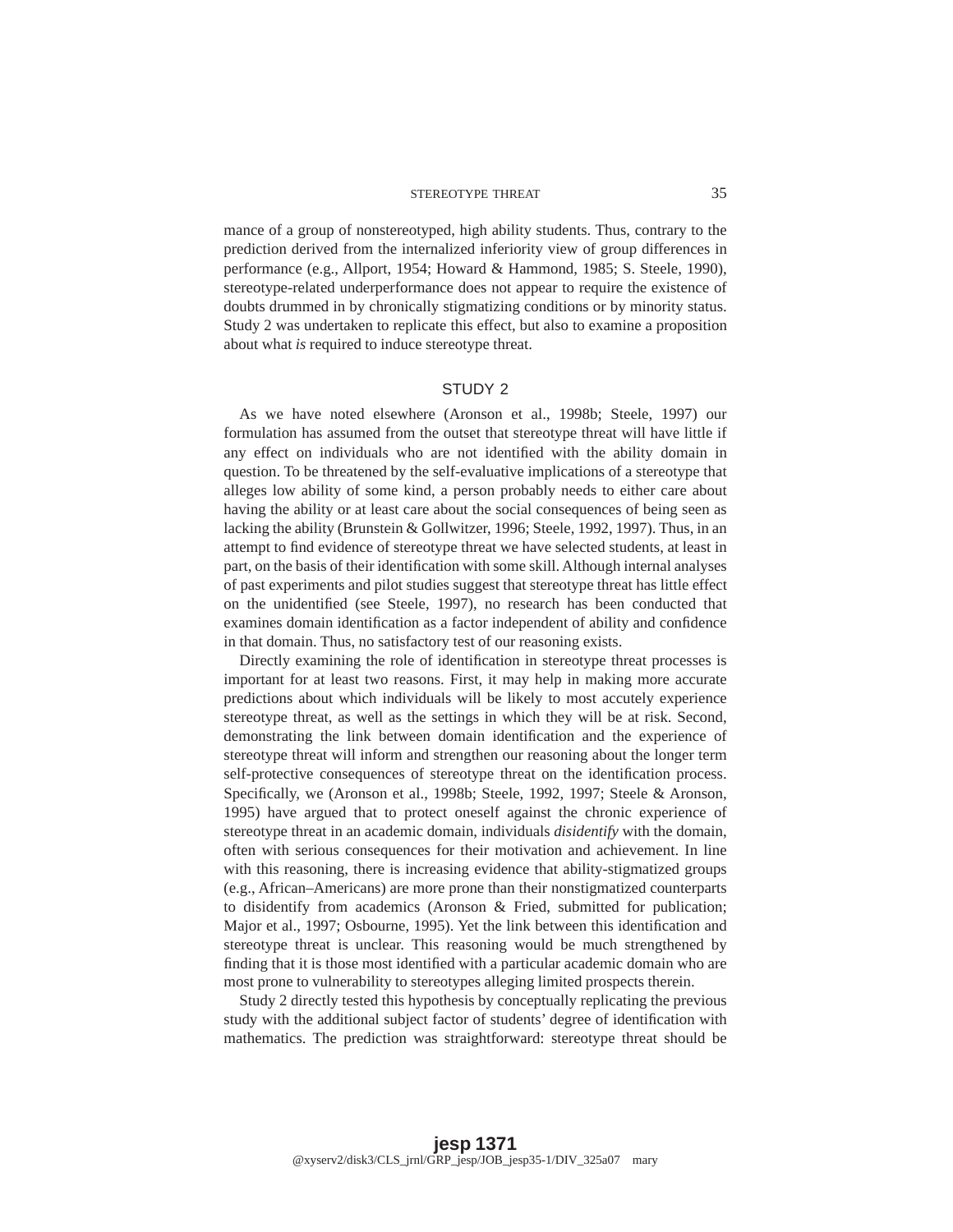most disruptive to the group selected for having high as opposed to moderate identification with mathematics.

#### *Method*

*Overview.* This experiment took the form of a  $2 \times 2$  factorial design. The factors were math identification of the participant (high vs. moderate) and experimental condition (stereotype threat vs. control). As in Study 1, a math test was presented in the context of the Asian-math-superiority stereotype (stereotype threat condition) or without the stereotype (control condition). Test performance was the primary dependent measure.

*Participants.* Participants were white male students enrolled in the second semester of a rigorous year-long calculus course at the University of Texas at Austin. This course was selected for its high concentration of math-proficient students. Specifically, no student can enroll in the class with a QSAT score below 550. Furthermore, students are not allowed to enroll in the course's second semester without performing satisfactorily in the first.

Three weeks prior to the experimental session these students filled out a questionnaire during class regarding their math-related attitudes. There were 75 participants who filled out the questionnaire. These students were divided into three groups according to their responses to a question asking them to rate the importance of their math abilities to their self-concept. Scores could range from 1 (not at all important) to 15 (extremely important). Students responses to this item ranged from 4 to 15,  $(M = 12.49, SD = 2.84)$ . Taking the top and bottom third of students on this measure produced a "high math-identified" group  $(n = 26)$ ,  $M = 15$ ,  $SD = 0$ ) and a "moderately identified" group ( $n = 23$ ,  $M = 10.27$ ,  $SD = 2.12$ ), who had been randomly assigned to either the stereotype threat condition or the control condition of the experiment.<sup>3</sup>

*Procedure.* The testing occurred 3 weeks after the initial questionnaire, during students' weekly discussion section meetings, which were run by their calculus teaching assistant. Students were informed that they would receive extra credit on their homework grade for participating in this study, which was described as a national study of mathematics ability. The teacher and an experimenter handed out booklets that provided the manipulation of experimental condition, the test, and the dependent measures. The booklets were constructed so that the participant's experimental condition could not be seen by the teacher or experimenter.

*Stereotype threat manipulation.* Participants in the stereotype threat condition received an additional description of the study as an attempt to better understand

<sup>&</sup>lt;sup>3</sup> Because the bottom third of this sample was used it might be reasonable to think of the group as ''low identified,'' but only in a relative sense. In absolute terms, both the group mean on the identification measure and the fact that only two of the participants had identification scores below the midpoint of the identification scale make it more appropriate to refer to these students as ''moderately identified.''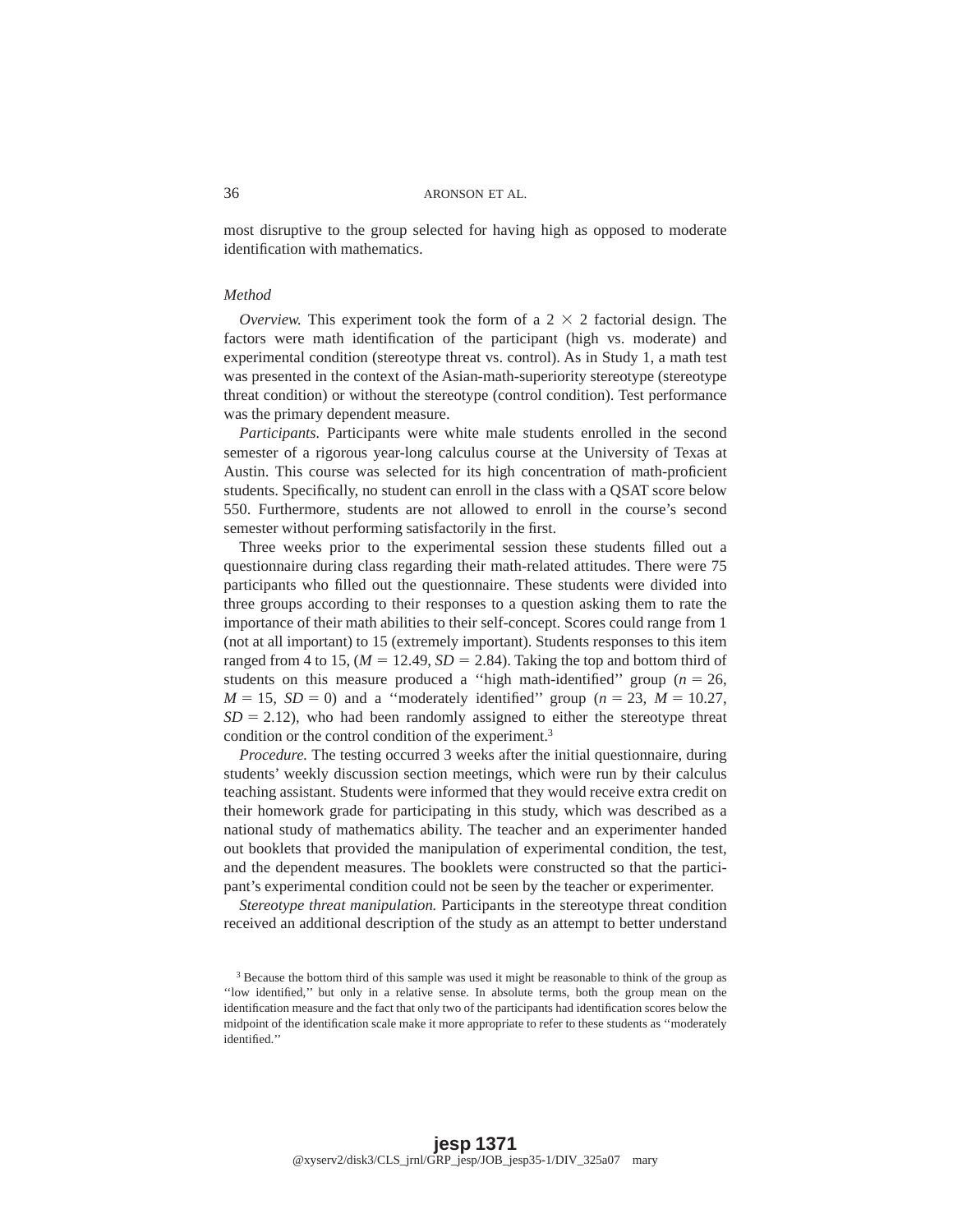why Asians are superior to other groups in mathematics. Specifically, the participants read the following description:

As you probably know, math skills are crucial to performance in many important subjects in college. Yet surprisingly little is known about the mental processes underlying math ability. This research is aimed at better understanding what makes some people better at math than others. As you also may know, at some top schools, Asian students outnumber the white students in math majors and majors with math as a prerequisite, and there seems to be a growing gap in academic performance between these groups. A good deal of research indicates that Asians consistently score higher than whites on standardized tests of math. But thus far, there is not a good explanation for this. The research you are participating in is aimed at better understanding these differences. Your performance on the exam will be compared to other students from across the nation. One specific question is whether Asians are superior at all types of math problems or only certain types.

The control (no stereotype) group was run simultaneously. The only difference was in the paragraph that described the reason for the experiment. The control group read the following:

As you probably know, math skills are crucial to performance in many important subjects in college. Yet surprisingly little is known about the mental processes underlying math ability. This research is aimed at better understanding what makes some people better at math than others. Your performance on the exam will be compared to other students from across the nation.

*Testing session and measures.* We attempted to make the testing session feel similar to an actual standardized test administration such as one might encounter taking the SAT. After allowing participants time to read their test description, the teacher and the experimenter took the class through a sample problem and then allowed the students 20 min for the test.

The math test was developed specifically for use in this experiment by graduate students in the mathematics department. The questions were drawn from the math subject GRE test practice booklets that pilot testing revealed to be at the upper limit of these students' abilities. The test consisted of 15 calculus-related questions.

At the end of the time period, the students were told to stop the test and to proceed with the questionnaire packet. The packet contained the same questionnaire employed in Study 1.

## *Results and Discussion*

*Test performance.* The primary hypothesis in this experiment was that participants would perform less well when confronted with the stereotype regarding Asian superiority in math, but that this would mainly be the case for those

<sup>4</sup> As in the Study 1, an analysis of covariance was also performed and the pattern of the results and significance are nearly identical—indeed, they are more significant—when participants scores are corrected by their SAT scores.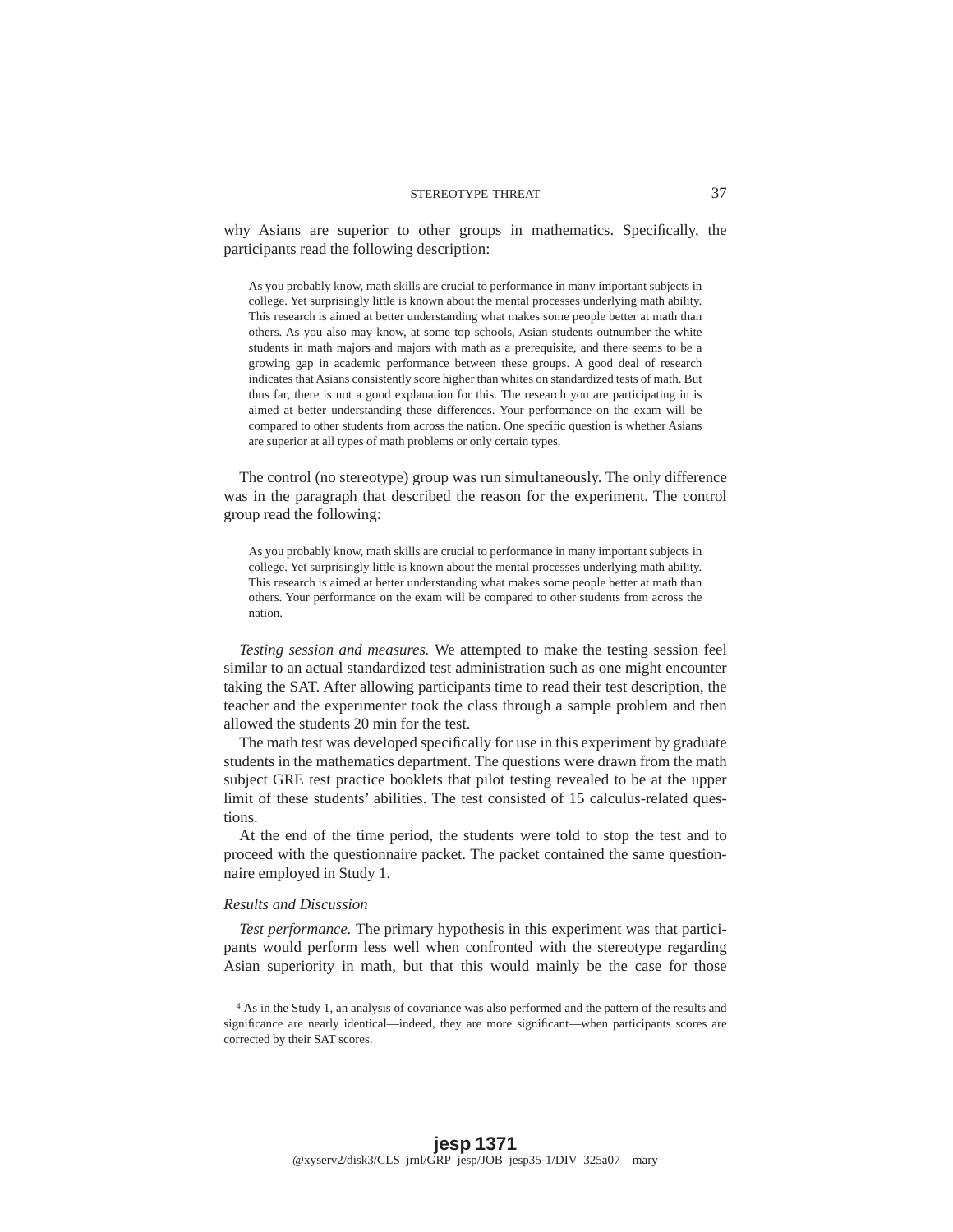

**FIG. 1.** Mean math test performance.

students who cared deeply about their math abilities—the high math-identified students. The ANOVA performed on their test scores offered strong support for this prediction. Only the math identification by experimental condition interaction was significant,  $F(1, 45) = 9.66$ ,  $p < .005$ . As simple effects tests show, and as may be seen in Fig. 1, high math-identified participants performed less well on the test when the stereotype was mentioned  $(M = 2.91)$  than when it was not  $(M = 4.10)$ ,  $t(45) = 2.08$ ,  $p < .05$ . Moderately identified participants showed precisely the opposite pattern, performing better when the stereotype was discussed ( $M = 4.07$ ) than when it was not ( $M = 2.83$ ),  $t(45) = 2.325$ ,  $p < .05$ .

This pattern of data replicated the finding of study 1—and did so with a different procedure, participant population, and a different test—supporting our assumption that stigma is not necessary for stereotype threat to undermine performance. It also provides very clear evidence of the critically important role of domain identification in mediating stereotype threat.

*Follow-up questionnaire.* The ANOVA performed on participants' responses to the questions in the packet revealed only one significant difference, a significant interaction on the item measuring evaluation apprehension,  $F(1, 45) = 4.96$ ,  $p <$ .05. Using a scale ranging from 1 (''I never had this thought'') to 5 (''I had this thought very often''), high math-identified participants wondered more often what the experimenter would think of them in the stereotype threat condition  $(M = 2.46)$  than in the control condition  $(M = 1.18)$ ,  $t(45) = 2.81$ ,  $p < .01$ . The stereotype threat manipulation had no apparent effect on evaluation apprehension among the moderately identified participants. They reported equal amounts regardless of whether they were in the stereotype threat condition  $(M = 1.64)$  or in the control condition  $(M = 1.75)$ ,  $t \le 1$ .

There were no effects on any of the other distraction items, nor on the measures of state anxiety, effort, perceived performance, or confidence (all  $p$ 's,  $>$ .2). Thus,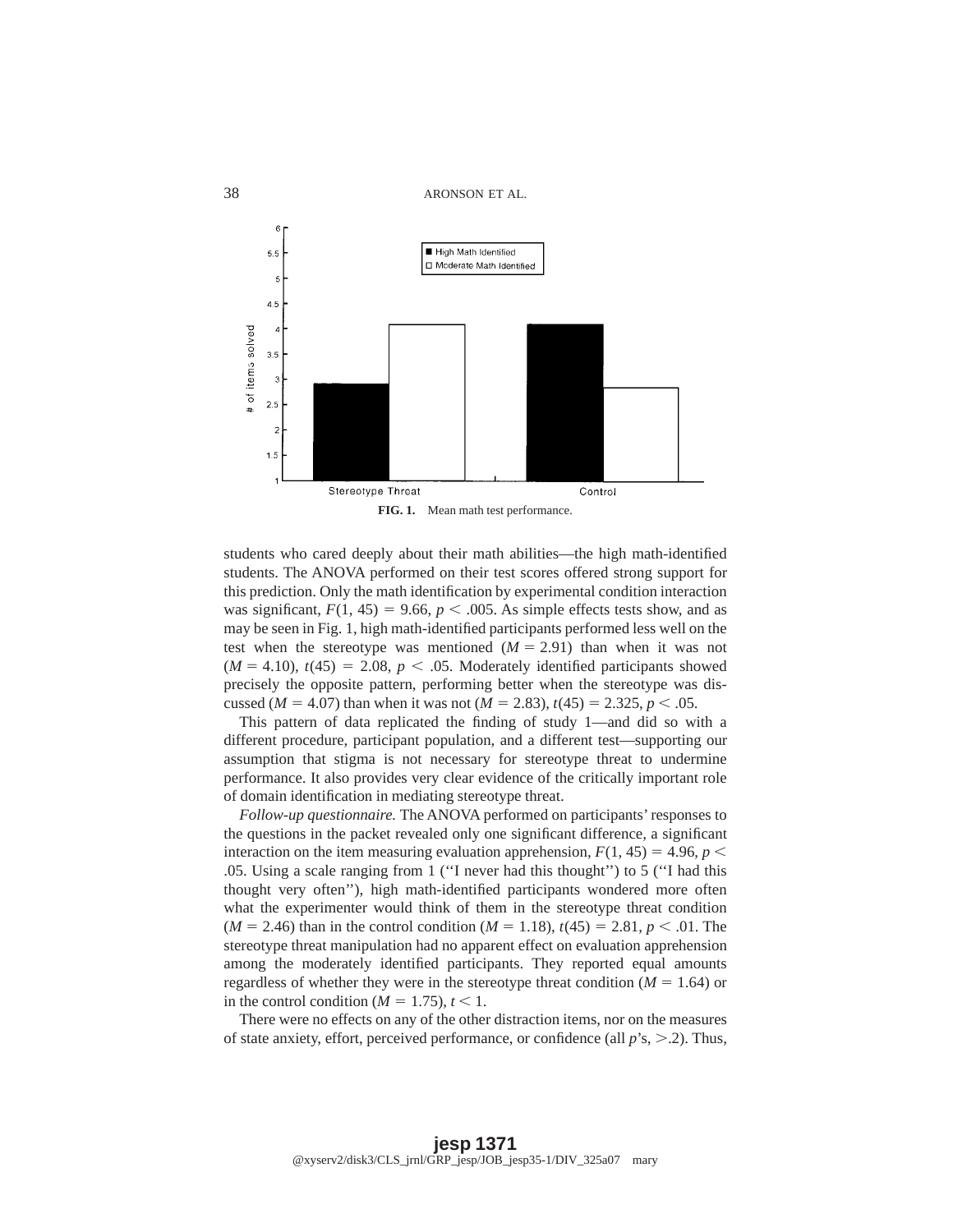lacking better evidence than participants' own self-reports, the best explanation for the effect of the stereotype on performance appears to be that the underperformance was caused by evaluation apprehension rather than by the withdrawal of effort or by measurable levels of anxiety. This finding is in contrast to that of past stereotype threat research (e.g., Aronson, 1998; Blascovich et al., 1998; Steele & Aronson, 1995), which points to the role of anxiety in undermining performance in stereotype threat conditions.

To further explore this evaluation apprehension interpretation, we submitted participants test scores to analyses of covariance (ANCOVA) using their selfreported evaluation apprehension ratings as the covariate. Although this weakened the effect somewhat, the interaction effect remained significant ( $p = .02$ ), and the relationship between the adjusted means remained identical to that shown in Fig. 1. Thus, although there appears to be some mediational effect of evaluation apprehension, it does not appear to solely mediate the effect of stereotype threat on test performance.

As in previous studies, it is difficult to determine the precise mediation of stereotype threat effects. The difficulty stems in part from the self-report nature of the measures, but also from the fact that there are undoubtedly multiple mediational pathways through which psychological manipulations can affect performance. Even studies that have used direct measures such as blood pressure to show that anxiety accompanies stereotype threat (Blascovich et al., 1998) cannot confidently rule out the withdrawal of effort as a mediator of underperformance. Anxiety and effort withdrawal are not mutually exclusive. Indeed, they most likely work in tandem to undermine performance.

Looking within the control group, we find what one would reasonably expect on a mathematics test comparing students who are identified with math to students who are markedly less so. At the same level of ability and preparation, the high math-identified participants outperformed their low math-identified counterparts when not confronted with a stereotype alleging relative inferiority. But, the reverse pattern occurred when the stereotype was activated—moderately identified participants actually outscored high math-identified participants. This finding suggests that in stereotype threat testing situations, it may be an advantage to be moderately rather than extremely invested in a domain. The stereotype appeared to challenge these moderately identified students to do their best, but they were not so ego-involved that they were distracted, a finding quite consistent with much research on ego-involvement and performance (see Baumeister & Showers, 1986, for a review).

## GENERAL DISCUSSION

The existence of negative stereotypes, we have argued, means that in situations where the stereotype is relevant, individuals who are targeted by stereotypes face the unpleasant predicament of confirming those stereotypes. One consequence of this predicament, many studies have shown, is interference with intellectual test performance. Taken together, the results of the present studies strongly suggest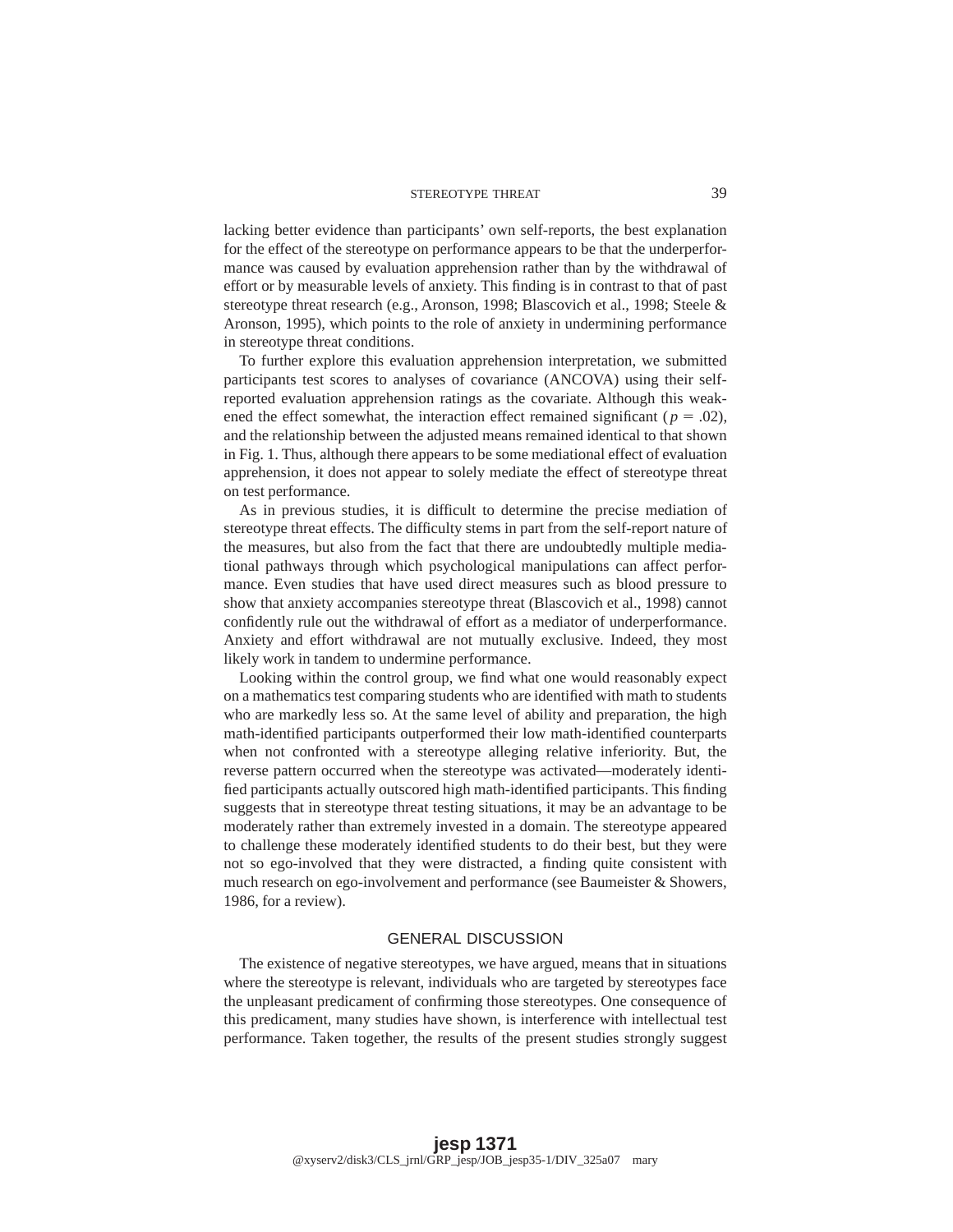that a person need not be chronically targeted by stereotypes to be impaired by them on tests that measure abilities of high personal importance. What appears to be necessary, on the other hand, is that an individual care enough about performing well to be bothered by a stereotype's implication that they may lack the ability to do so.

We can be fairly certain that our participants were not harboring deep-seated feelings of math inferiority—what Allport (1954) referred to as ''traits due to victimization.'' White males of high math ability clearly do not fit the profile of the ''target of a stereotype'' or ''the disadvantaged minority student.''They are not normally considered at risk to be stereotyped, looked down upon because of their race, or targeted by low performance expectations. Indeed, in contrast to the cases of women and math, African–Americans and general intelligence, the elderly and forgetfulness, and so on, there is no stereotype directly targeting white males alleging that ''white men can't do math.'' For example, consider a recent study in which male and female undergraduates (from numerous ethnic groups) were asked to list stereotypes about various groups (Aronson & Disko, 1998a). The study found that whereas 86% of the respondents mentioned the intellectual or academic prowess of Asians, and 30% listed the intellectual weakness of females, not a single participant listed stereotypes regarding the intellectual abilities of whites. Thus, the stereotype either does not exist or it exists only under such narrow circumstances that we would not expect it to be chronically ''available'' enough to become part of a stigmatized personality (Crocker et al., 1997).

Nonetheless, when placed in a situation where a minority group's relative superiority was made salient and relevant, highly skilled and identified white males experienced a decrement in intellectual performance—much like the members of groups for whom stereotypes regarding their intellectual abilities *do* exist and *are* widely known and cognitively available. Clearly, then, chronic feelings of stigmatization were not a necessary factor in their underperformance. Situational pressures alone—the stereotype about Asians coupled with the strong desire to perform well—were sufficient to interfere with performance.

#### *''Direct'' Versus ''Indirect'' Stereotype Targets*

This by no means implies that the white males in these studies experienced the situation in *exactly* the same way or to the same degree as, say, women taking the same math test under stereotype threat conditions. Clearly there must be phenomenological differences that vary as a function of many factors. Otherwise, one would expect to see white males dropping out of math and science graduate programs—which are highly populated by Asian students—with the same frequency as women. According to the most authoritative study of attrition from math and science programs, this is simply not the case. Although white males do complain about the extra pressure engendered by the high concentration of Asian classmates, they are much less likely than women to disidentify and drop out of math and science fields (Seymour & Hewitt, 1997).

What makes the situation different for men than for women—or other stereo-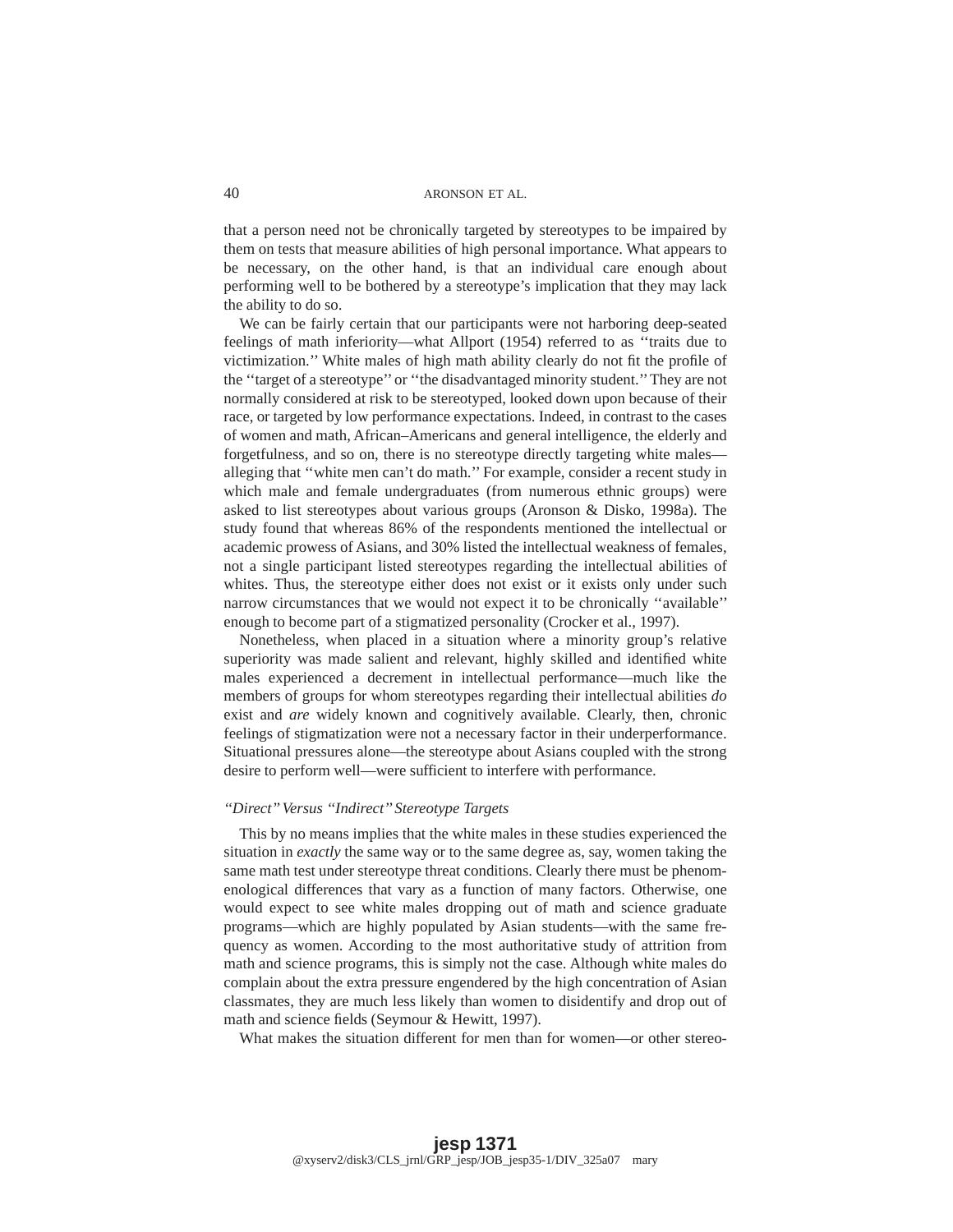type threatened groups? Surely there are many reasons, many of which we believe to stem from the fact that the stereotype directly targets some groups and only indirectly targets others. In the context of math ability, for example, Asians and women are what we could call "direct" targets of a stereotype. The stereotype refers explicitly to them (e.g., ''Asians are good at math, women are bad at math'') and corresponding expectations (e.g., Asians will perform well on this math test, women will not'') may naturally arise whenever they are in a math-relevant situation. It is therefore easier to trigger and more difficult to supress stereotype threat for them. White males, on the other hand, are ''indirect'' targets. The stereotype refers to them only by means of a *comparison* with the direct stereotype target. For this reason stereotype-related expectations may only arise in situations—like those of the present studies—where comparisons with direct targets are made explicit. In this, as in many contexts, white males are the implied standard—the norm from which direct stereotype targets are viewed as deviating (e.g., Miller, Taylor, & Buck, 1991).

So while indirect targets are certainly capable of feeling stereotype threatened in some circumstances, they are undoubtedly less likely than direct targets to experience its most pernicious effects (e.g., disidentification), for a number of reasons, a few of which we list here. First, direct targets are likely to have the stereotypes more cognitively available and thus be more easily threatened by them. Pinel (in press) refers to this heightened awareness of stereotypes as ''stigma consciousness'' and has shown that it predicts underperformance in intellectual testing situations (see also Lustina & Aronson, 1998). Second, in most cases, being a direct target means being distinctive—being readily identified by others as belonging to a particular group. Thus, direct stereotype targets may also tend to feel more identified with their groups (e.g., Brewer, 1991) and therefore more self-threatened than indirect targets by whatever the stereotype alleges. Past research has suggested that people who feel more identified with their group respond differently to stereotypes and prejudice than less identified individuals (e.g., Crocker & Major, 1989; Rosenkrantz, 1994). This greater sense of ''groupness'' may also make the direct target feel more responsible for representing their group and thus more keenly and chronically apprehensive about representing their group in situations where a group stereotype is relevant. And finally, as suggested by the looking-glass-self models of stigma, chronic exposure to stereotypes could engender self-doubts that are either chronically activated or easily brought to the fore in stereotype-relevant situations, making the direct target more vulnerable to stereotype threat.

It is certainly conceivable that indirect targets, such as white males in a math-intensive environment, could feel like direct targets. But even then, their vulnerability is likely to be mitigated by supports that direct targets do not have—namely, majority status. For instance, although white males pursuing degrees in math or science fields may feel threatened by the reputed superiority of Asians, their belongingness in the domain is nonetheless affirmed by the abundance of similar individuals in their ranks, a luxury that women in these fields do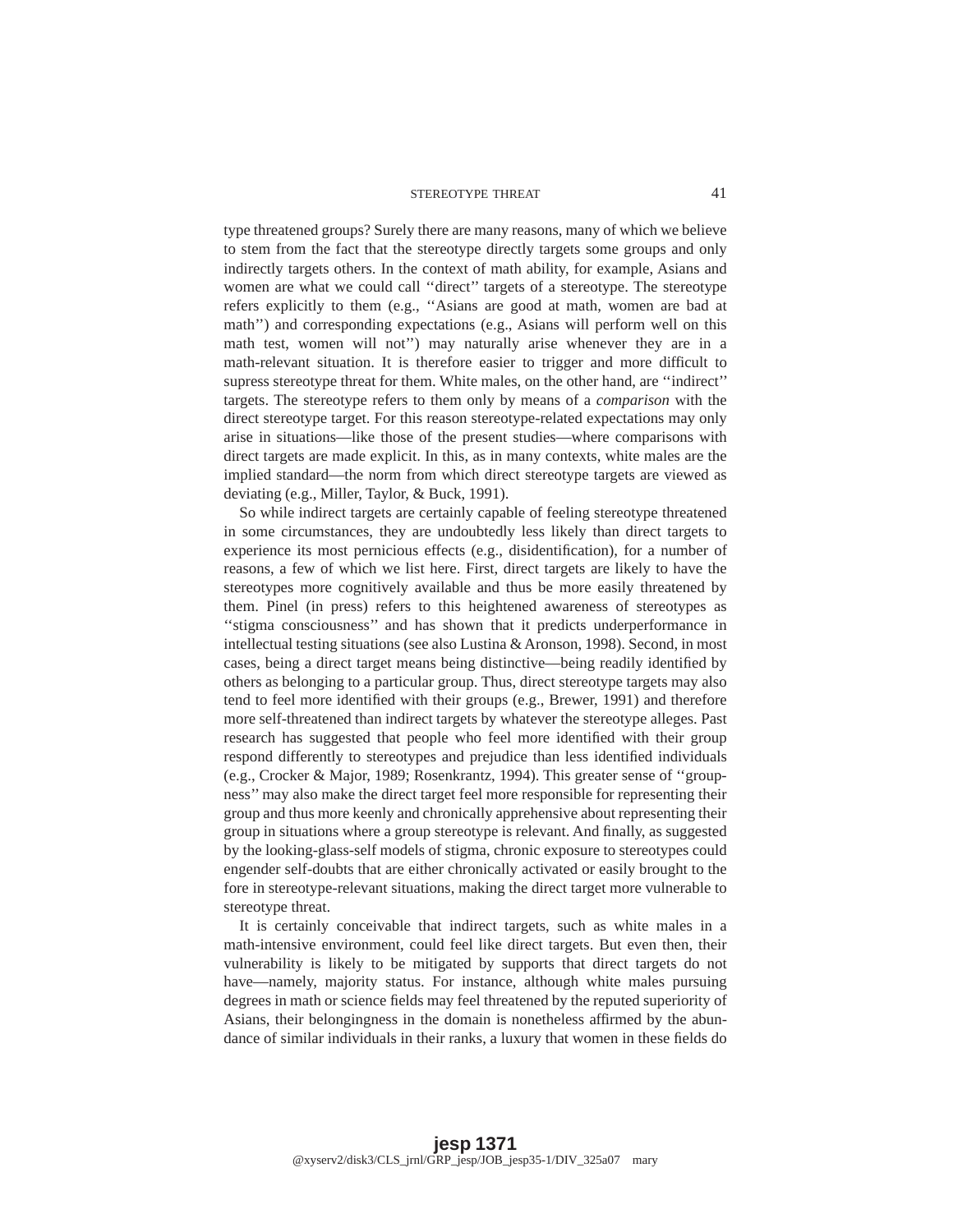not enjoy (Fulton, 1996). Moreover, as Crocker et al. (1997) point out, members of dominant groups may be stigmatized in one context, but they are buffered from that stigma because of their power position in the larger society. For these, and perhaps additional, reasons, it is understandable that indirect targets are quite capable of experiencing some of the short-term effects of stereotype threat without necessarily feeling the need to disidentify.

An intriguing implication of the direct–indirect distinction is that in performance situations, indirect targets may actually derive a benefit from comparisons with direct targets for whom stereotypes allege *inferior* ability. If stereotypes can cause white males to perform worse when they are made to focus on the abilities of Asians, might they also perform better when led to focus on the abilities of women? Spencer et al. (1999) have found some indirect support for this hypothesis in their studies of men and women taking math tests. The males in their study actually performed worse in conditions where the female stereotype was nullified by experimental instructions. Specifically, males tended to perform worse when told that the test was not expected to show gender differences, suggesting that their performance may be boosted by the implicit stereotype that they are superior to women in math.

## *Domain Identification and Test Performance*

This research adds to the growing body of evidence that domain identification—the degree to which a person stakes their self-image on a given ability—is vitally linked to how people respond to failure (Brunstein & Gollwitzer, 1996) or to stereotypes about their abilities (Steele, 1997). But does this mean that stereotype threat will affect only those students who are highly identified with a domain? Steele (1997) has hinted at such an argument, suggesting that stereotype threat is likely to be felt most keenly among the ''vanguard'' of students targeted by stereotypes—those at the highest levels of ability and domain identification. The present research is certainly consistent with this reasoning—students who were more domain-identified tended to score less well under stereotype threat. But does this mean that targets who are not in the vanguard are invulnerable?

Not necessarily. It is quite possible that high degrees of domain identification are indeed necessary for stereotypes to become self-threatening in the relatively low stakes setting of the typical laboratory experiment, where the consequences of low performance are primarily self-imposed. After all, psychology experimenters lack ''fate control.''They do not punish the low performing test taker with low course grades or denied access to college or graduate school. Lacking such consequences, the performance experiment is a high-stakes endeavor for only those participants who are so identified that *any* test of their ability is egoinvolving.

In the real world, however, ability tests can be ego-involving even in cases where a person is not particularly identified with a domain because there are self-threatening consequences to underperformance. For example, a woman seeking an advanced degree in art history may be only marginally identified with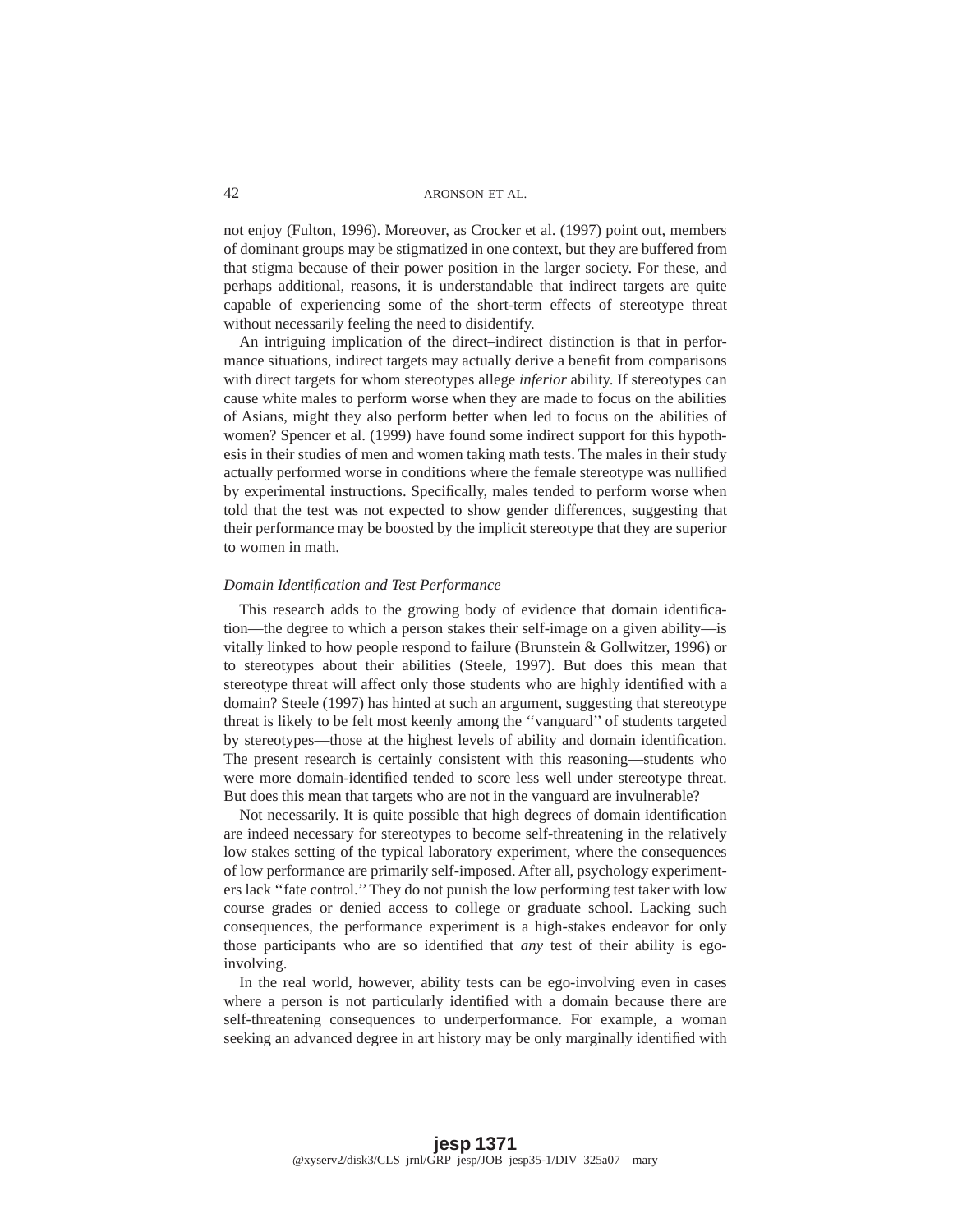her math abilities, yet is nonetheless required to score well on the mathematics portion of the GRE to gain acceptance to graduate school. In such cases, low-identified students may be every bit as debilitated—and perhaps more so—by the relevance of a stereotype alleging low math ability. It therefore may be more correct to say that high motivation—a sense that something important is at stake—is the necessary factor in stereotype threat, not high identification per se. To be sure, the sense of high stakes is undoubtedly greatest among those who are most identified with the domain, but stereotype threat may nonetheless affect the test performances of average students, not just those in the vanguard (Aronson & Disko, 1998b).

The relationship between domain identification and test performance in stereotype threat situations may contribute to the poor predictive validity of college and graduate school admissions tests (e.g., Sternberg & Williams, 1997). Specifically, because extra pressure can cause a person to underperform, it is something of an advantage to be *moderately* identified rather than than to be *extremely* so. But in most academic situations the relationship between domain identification and achievement will be linear; the more one cares, the harder one will study, the more regularly one will attend class, think through ideas, and so on. Thus, scores on high-stakes tests like the SAT may be rendered less accurate because, as in Study 2, test takers can be penalized for their devotion. Thus, we might well question the overreliance on standardized tests as gateways to higher education—certainly in the case of ability-stigmatized minority groups—especially when other measures exist which do not subtract points for caring.

#### *What is Stereotype Threat?*

We began this report with a quote from Rodney Ellis, a highly regarded African–American State Senator who ''knew he was just as intelligent as the next guy,'' but attributed his low performance on standardized tests to apprehensions about ''failing his race.'' The current evidence regarding stereotype threat does not allow us to know if Ellis explains or merely describes the process. Is stereotype threat self-threatening because it arouses a fear of being a bad ambassador of one's group to mainstream society? Or is it more simply the apprehension about appearing incompetent—for the sake of one's own reputation? Or alternatively, is it merely the result of worrying that one might lack ability? Or is it some combination of these concerns? These are important questions that will have to await the results of future research for answers.

What these studies do make clear is that, whether the fear is interpersonal or intrapersonal, motivated by staining one's group or merely one's self, it need not arise out of a chronic stigmatization. It is sufficient to be identified enough with a domain to be threatened by the possibility of limited prospects there and unlucky enough to be on the wrong end of a stereotype about an intellectual ability. And, clearly, if stereotype threat can be aroused in highly able, nonstereotyped students merely by making them aware of a stereotype that predicts lower performance for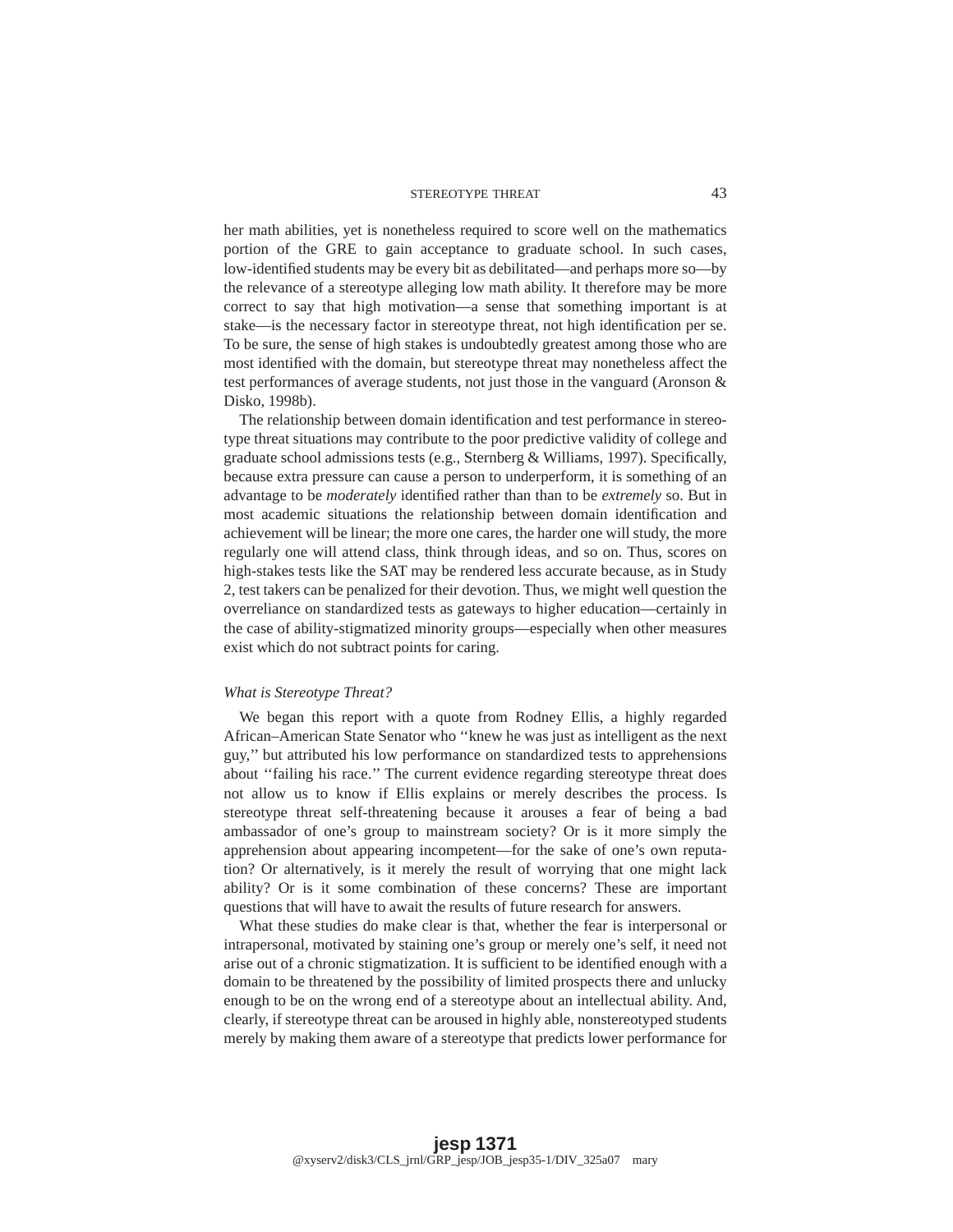their group relative to another, then it is not some exotic phenomenon felt only by the members of historically stigmatized groups.

As we have elsewhere argued (Aronson, Quinn, & Spencer, 1998; Steele, 1997; Steele & Aronson, 1995), this situationist view of minority underperformance is an encouraging one because it locates the problem not exclusively within the person, but within the social circumstances confronting the person. Stereotype threat research underscores how changing those circumstances, even subtly, can have dramatically positive effects on performance. The present studies carry this message a step further by suggesting that stereotype threat does not uniquely affect members of certain minority groups. Rather, it is a predicament that stems from quite normal responses to the low or demeaning expectations that come to the individual in the form of cultural stereotypes. Moreover, the critical role of domain identification suggests that these responses are based on self-protective processes that can be triggered, and perhaps intensified, by minority status and identity, but which do not depend upon them. This may prove to be useful knowledge because it may point toward ways of reducing stereotype threat that involve self-protective tactics (e.g., Aronson, 1998; Josephs and Scroeder, 1997) rather than the less tractable undertaking of eliminating cultural stereotypes.

#### REFERENCES

- Allport, G. (1954). *The nature of prejudice.* New York: Addison–Wesley.
- Aronson, J. (1998). *The effects of conceiving ability as fixed or improveable on responses to Stereotype Threat.* Manuscript submitted for publication.
- Aronson, J., & Disko, D. (1998a). *Frequency of stereotypes about blacks, whites, Asians and Latinos.* Unpublished raw data, Univ. of Texas, Austin.
- Aronson, J., & Disko, D. (1998b). *A test of the vanguard hypothesis in stereotype threat.* Unpublished raw data, Univ. of Texas, Austin.
- Aronson, J., & Fried, C. (1998). *Belief in the malleability of intellectual ability: An intervention to increase the performance of African–American college students.* Manuscript submitted for publication.
- Aronson, J., Good, C., & Harder, J. A. (1998a). *Stereotype threat and women's calculus performance.* Unpublished manuscript, Univ. of Texas, Austin.
- Aronson, J., & Salinas, M. F. (1997). *Stereotype threat, attributional ambiguity, and Latino underperformance.* Unpublished manuscript, Univ. of Texas.
- Aronson, J., Quinn, D., & Spencer, S. (1998b). Stereotype threat and the academic underperformance of minorities and women. In J. Swim and C. Stangor (Eds.), *Prejudice: The target's perspective.* Academic Press.
- Baumeister, R. F., & Showers, C. J. (1986). A review of paradoxical performance effects: Choking under pressure in sports and mental tests. *European Journal of Social Psychology,* **16**(4), 361–383.
- Benbow, C. P., & Stanley, J. C. (1980). Sex differences in mathematical ability: Fact or artifact? *Science,* **210,** 1262–1264.
- Bereiter, C., & Engleman, S. (1966). *Teaching disadvantaged children in the preschool.* Englewood Cliffs, NJ. Prentice Hall.
- Blascovich, J., Quinn, D. M., Spencer, S. J., & Steele, C. M. (1998). *The effect of stereotype threat on African Americans' blood pressure.* Unpublished manuscript, University of California, Santa Barbara.
- Brewer, M. B. (1991). The social self: On being the same and different at the same time. *Personality and Social Psychology Bulletin,* **17**(5), 475–482.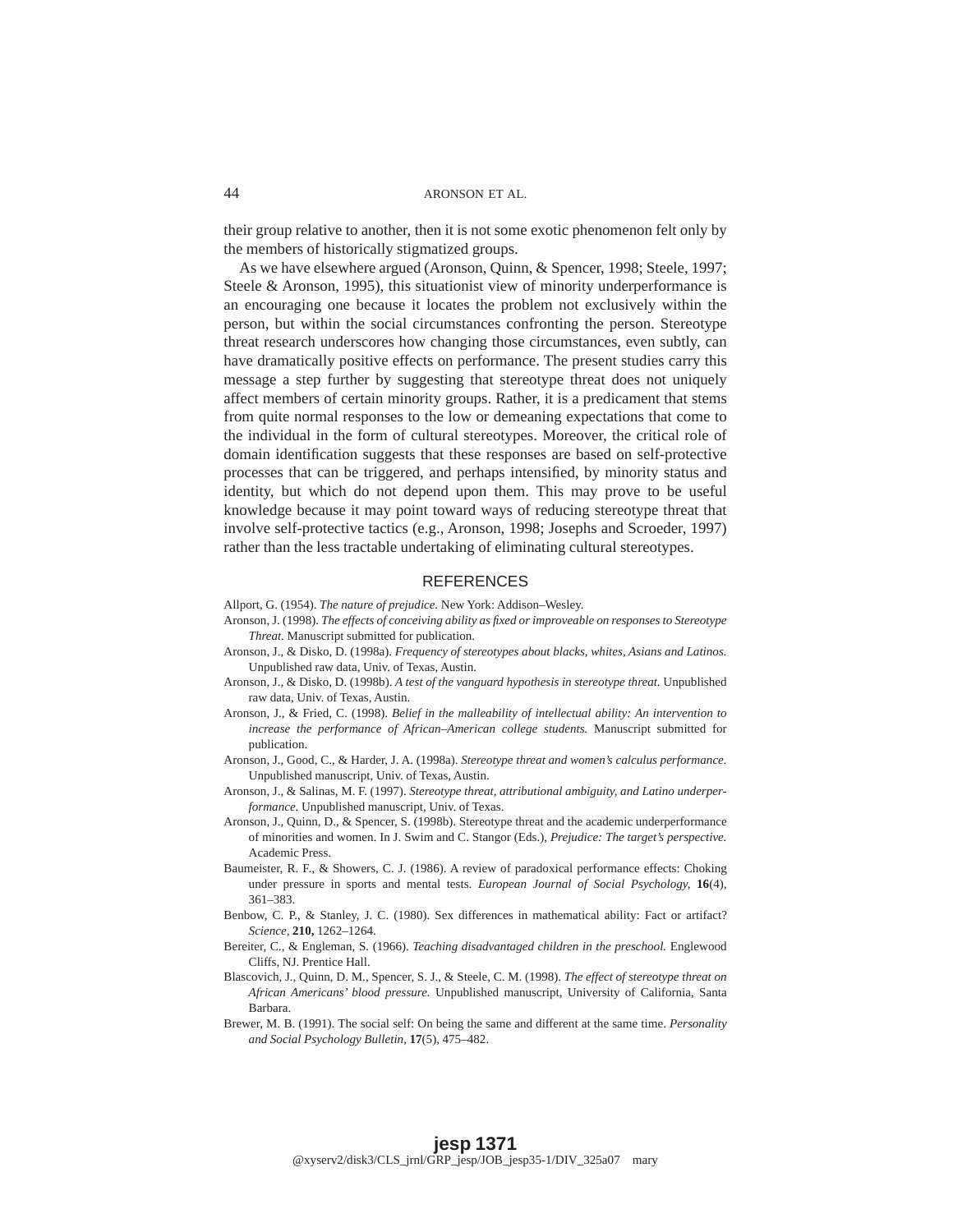- Brunstein, J. C., & Gollwitzer, P. M. (1996). Effects of failure on subsequent performance: The importance of self-defining goals. *Journal of Personality and Social Psychology,* **70**(2), 395–407.
- Cook, S. W. (1979). Social science and school desegregation: Did we mislead the Supreme Court? *Personality and Social Psychology Bulletin,* **5**(4), 420–437.
- Cooley, C. H. (1956). *Human nature and the social order.* New York: Free Press.
- Crocker, J., & Major, B. (1989). Social stigma and self-esteem: The self-protective properties of stigma. *Psychological Review,* **96,** 608–630.
- Crocker, J., Major, B., & Steele, C. (1997). Social stigma. In D. Gilbert, S. T. Fiske, & G. Lindzey (Eds.), *Handbook of social psychology* (Vol. 4). Boston: McGraw–Hill.
- Croizet, J. C., & Claire, T. (1998). Extending the concept of stereotype threat to social class: The intellectual underperformance of students from low socioeconomic backgrounds. *Personality and Social Psychology Bulletin,* **24,** 588–594.
- Fulton, J. D. (1996). AMS-IMS-MAA Annual Survey (First Report). *Notices of the American Mathematical Society,* **43**(12), 1493–1511.
- Gerard, H. (1983). School desegregation: The social science role. *American Psychologist,* **38,** 869–878.
- Herrnstein, R., & Murray, C. (1994). *The bell curve.* New York: Free Press.
- Howard, J., & Hammond, R. (1985, September 9). Rumors of inferiority. *New Republic,* **72,** 18–23.
- Hunt, J. McV. (1969). *The challenge of incompetence and poverty.* Urbana, IL: Univ. of Illinois Press.
- Jensen, A. R. (1980). *Bias in mental testing.* New York: Free Press.
- Jones, E. E. (1989). The framing of competence. *Personality and Social Psychology Bulletin,* **15,** 477–492.
- Josephs, R., & Schroeder, D. (1997). *The self-protective function of the learning curve.* Unpublished manuscript, University of Texas at Austin.
- Levy, B. (1996). Improving memory in old age through implicit self-stereotyping. *Journal of Personality and Social Psychology,* **71,** 1092–1107.
- Lustina, M., & Aronson, J. (1998). *Measuring and predicting stereotype vulnerability.* Unpublished manuscript. Univ. of Texas at Austin.
- Major, B., & Schmader, T. (1998). Coping with stigma through psychological disengagement. In J. Swim & C. Stangor (Eds.), *Stigma: The target's perspective.* New York: Academic Press.
- Major, B., Spencer, S., Schmader, T., Wolf, C., & Crocker, J. (1997). Coping with negative stereotypes about intellectual performances: The role of psychological disengagement. *Personality and Social Psychology Bulletin,* **24**(1), 34–50.
- Mead, G. H. (1934). *Mind, self, and society.* Chicago: Univ. of Chicago Press.
- Miller, D. T., Taylor, B., & Buck, M. L. (1991). Gender gaps: Who needs to be explained? *Journal of Personality and Social Psychology,* **61**(1), 5–12.
- Osbourne, J. W. (1995). Academics, self-esteem, and race: A look at the underlying assumptions of the disidentification hypothesis. *Personality and Social Psychology Bulletin,* **21,** 449–455.
- Pinel, E. C. (in press). Stigma-consciousness: The psychological legacy of social stereotypes. *Journal of Personality and Social Psychology.*
- Rosenkrantz, S. L. (1994). *Attributional ambiguity among Mexican–Americans: The role of ethnic identity.* Unpublished doctoral dissertation, Stanford Univ.
- Sarason, I. G. (1980). Introduction to the study of test anxiety. In I. G. Sarason (Ed), *Test anxiety: Theory, research, and applications* (pp. 3–13). Hillsdale, NJ: Erlbaum.
- Seymour, E., & Hewitt, N. (1997). *Talking about leaving: Why undergraduates leave the sciences.* Boulder, CO: Westview Press.
- Shih, M., Pitinski, T. L., & Ambady, N. (in press). Shifts in women's quantitative performance in response to implicit sociocultural identification. *Psychological Science.*
- Speilberger, C. D., Gorsuch, R. L., & Lushene, R. E. (1970). *Manual for the state-trait anxiety inventory.* Palo Alto, CA: Consulting Psychologist Press.
- Spencer, S. J., Steele, C. M., & Quinn, D. (1999). Stereotype threat and women's math performance. *Journal of Experimental Social Psychology,* **35,** 4–28.